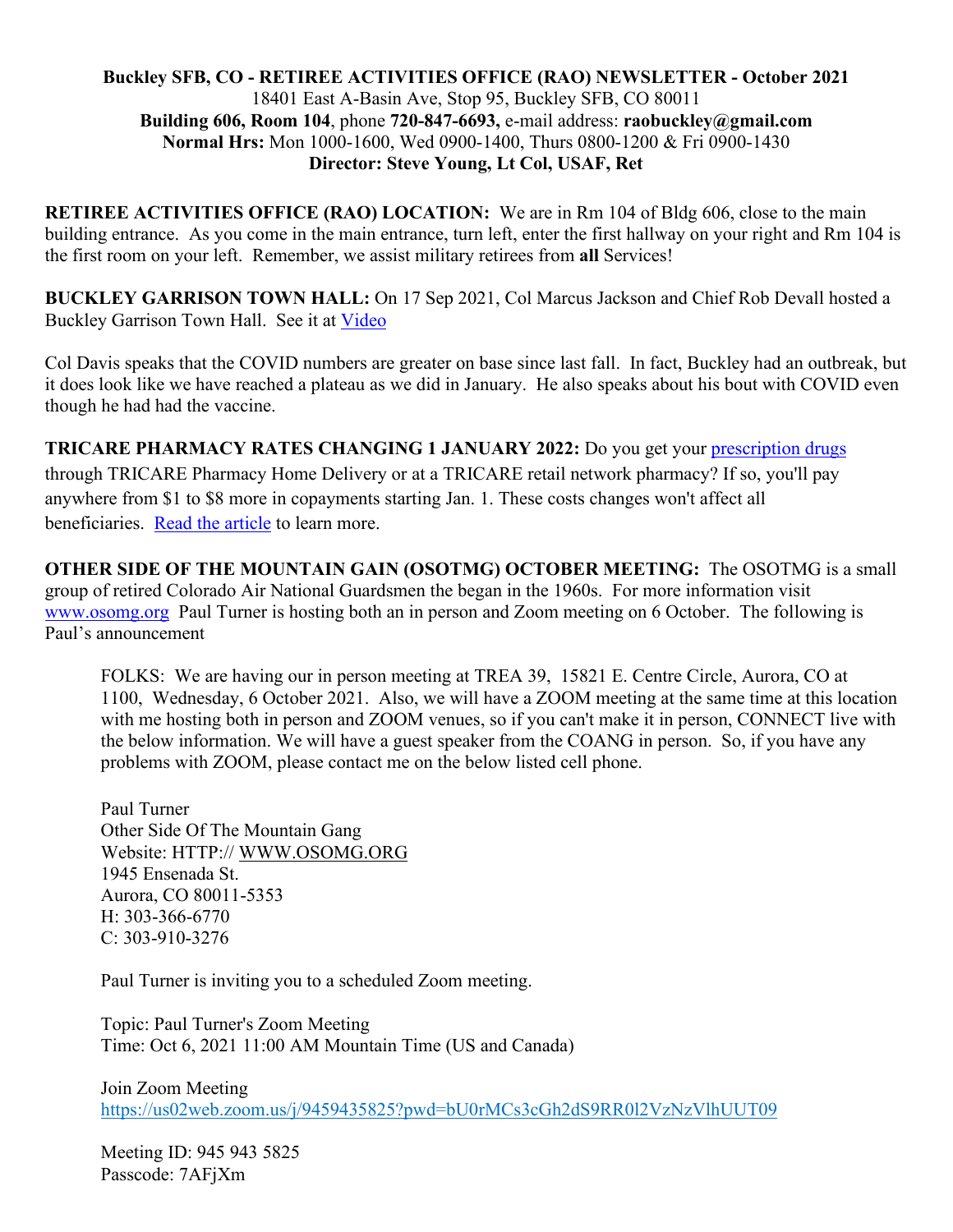**OBSERVANCES IN OCTOBER:** 11 Oct – Columbus/Indigenous Peoples Day; 13 Oct – US Navy Birthday; 26 Oct – Day of the Deployed; 27 Oct – Navy Day.

**"FAMILY DAY" ON FRIDAY, 8 OCTOBER:** Please remember that when Federal Holidays come on a Monday, the Friday before that holiday is normally designated a "Family Day", which results in some changes at base facilities. You should expect the 6<sup>th</sup> Ave gate to base to be closed, the pharmacy to close at 1230 on 8 Oct, the MPF may not be issuing ID cards, etc. One place you can look for the base impacts of Family Day, as the time gets closer, is the Buckley SFB Facebook page: [Buckley Space Force Base | Facebook](https://www.facebook.com/BuckleySpaceForceBase/)

**COVID-19 IMPACTS ON BUCKLEY AFB:** As of 28 Jul 2021, the Secretary of Defense has mandated that masks will be worn indoors on military installations deemed a substantial or high risk for COVID transmission. Buckley SFB has been identified as a substantial risk location, based on the CDC data tracker website. For this reason, masks are now required again inside all buildings on Buckley Space Force Base until further notice. In addition, on 27 Aug the based directed only 75% of non-mission essential personnel report to work on base. For the most current info on base facilities and additional details on **days**/**hours**, etc. please check the Buckley AFB and 460 FSS Facebook (FB) pages and Buckley AFB website.

[Buckley Space Force Base | Facebook](https://www.facebook.com/BuckleySpaceForceBase/) <https://www.460fss.com/>

- The info below on **ID cards** is from the MPF in Building 606 on base (this guidance **doesn't** necessarily apply to the  $140<sup>th</sup>$  ANG or NOSC ID card facilities on base - call them for details.)

# **Bldg 606 ID card service hours are: Mon/Tues/Thurs/Fri 0800 to 1500; Wed 0800-1200 MPF Call Center: Mon/Tues/Thurs/Fri: 1200-1500; 720-847-4357, Option 2 (Questions or make appts)**

# **Retiree & Dependent ID Cards (Appts Only)**

- For retirees and their dependents, ID cards that expired between 1 Jan 2020 and 31 Jul 2021 are valid until **31 Jan 2022.** (USD P&R memo dated 2 Jun 2021)

- Agent Letter (allows others to shop commissary, BX, etc for retirees not able to - walk-ins OK!)

# **To find the ID facility nearest you and make an appointment online please go to the RAPIDS Site Locator at the following link:<https://idco.dmdc.osd.mil/idco/#/>**

Once you get to the RAPIDS site, click on the "ID Card Office Locator & Appointments" Continue box. The page that comes up should default to the "Search for Site by Address" tab. Ensure "All" is selected under the "Search For" area, then enter your zip code in the "Enter Location" area, select an entry from the "Radius" drop-down menu, and click on the "Search" box. A list of sites will pop up and then you can select "More Info" for the site you want to use, and the "Schedule an Appointment" block. A calendar will come up for that site where you can scroll through the months on the calendar to see when appointments are available. During the pandemic some locations may not show any appointments available. When you pick a day with appointments you will see a list of the times available for that day below the calendar and you can pick the one you want and click on "Book This Appointment." Just FYI, right now you will typically find more online appointments available on the 140<sup>th</sup> ANG and NOSC sites - both on Buckley SFB - than at the MPF in Bldg 606.

**RETIREE ACTIVITIES OFFICE (RAO) WEBSITE ADDS CUSTOMER SURVEY LINK:** On 16 July we added a customer survey link to our website (RAO Satisfaction Survey). We get very little feedback from customers we serve so we encourage everyone who has contacted us for support to provide feedback, and constructive criticism, by filling out the survey. We want to hear from you, and we welcome your suggestions on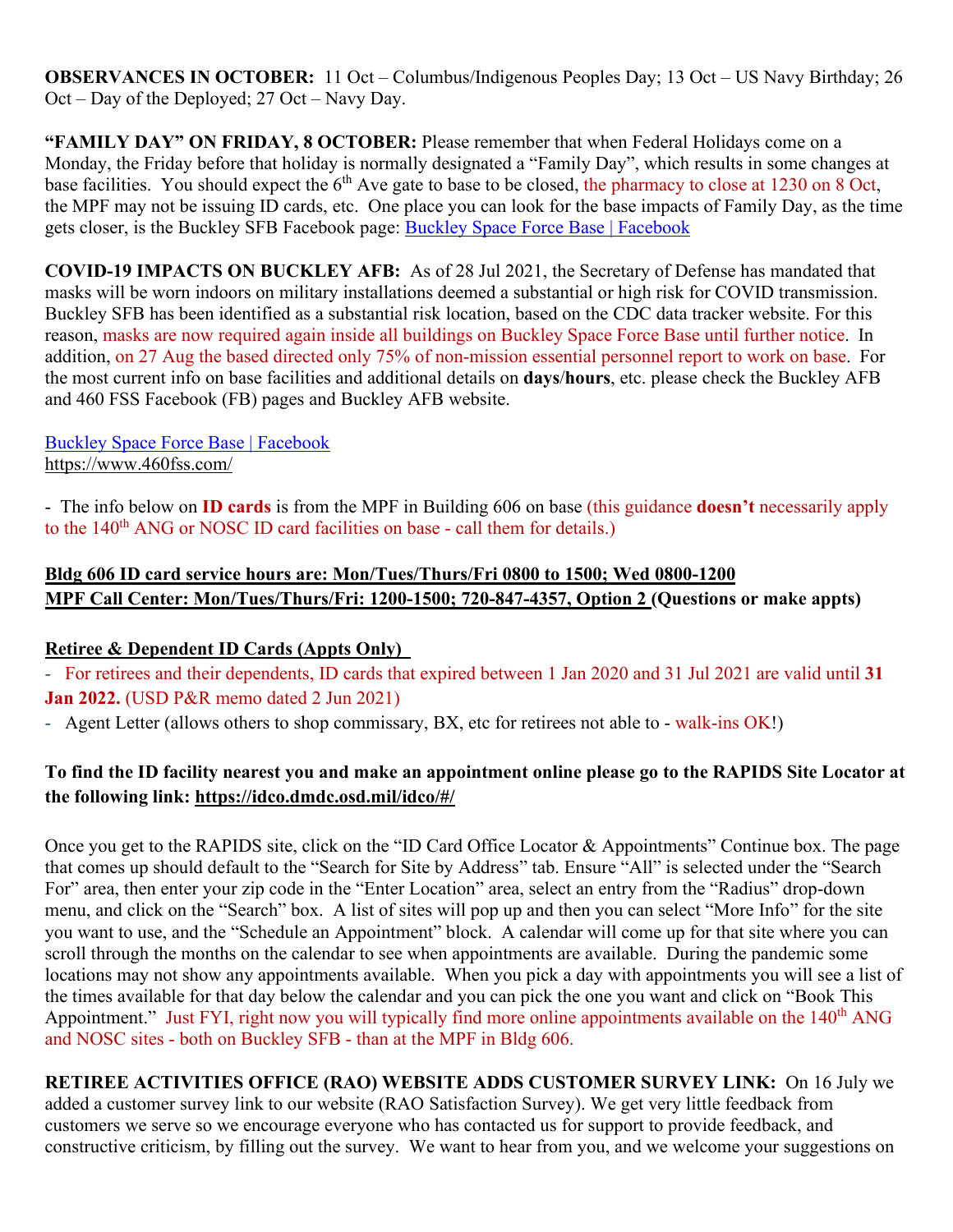how we can improve our support! If you have used our services, please visit our website and fill out a customer survey. [Buckley Space Force Base > Units > Retiree Activities Office](https://www.buckley.spaceforce.mil/Units/Retiree-Activities-Office/)

**NEW RULES FOR FITNESS CENTER ACCESS ON BUCKLEY SFB:** Due to a recent uptick in COVID cases, and in an effort to protect our unvaccinated community, the Fitness Center has been directed by the Garrison Commander to implement a new requirement for Fitness Center access. Effective on Monday, 30 Aug, anyone utilizing the Fitness Center will have to provide a government identification and proof of vaccination. For proof of vaccination, you must show your vaccination card, or a photo of it on your phone, together with a government issued ID. In response to the DoD Directive, masks must be worn at ALL TIMES in the Fitness Center, even when conducting cardio activity.

**VETERANS AFFAIRS (VA) ANNOUNCES NEW PRESUMPTIVE CONDITIONS CONNECTED TO BURN PIT EXPOSURE:** The VA announced it will begin processing claims for the chronic disabilities of asthma, rhinitis, & sinusitis, to include rhinosinusitis, as of 5 Aug 21, with servicemembers deployed in Southwest Asia during the Gulf War and in response to the Global War on Terror eligible to have their claims fast-tracked.

Servicemembers whose conditions manifested and diagnosed within 10 years of qualifying service, are eligible to have their claims fast-tracked by the VA if they served:

- In the Southwest Asia theater of operations beginning 2 Aug 1990, to the present (to include Iraq, Kuwait, Saudi Arabia, the neutral zone between Iraq and Saudi Arabia, Bahrain, Qatar, the United Arab Emirates, Oman, the Gulf of Aden, the Gulf of Oman, the Persian Gulf, the Arabian Sea, the Red Sea and the airspace above these locations), or
- In Afghanistan, Uzbekistan, Syria, or Djibouti beginning 19 Sep 2001 to the present.

The VA will be conducting outreach regarding the expanded eligibility for these conditions and has encouraged all veterans suffering from them to [file a claim.](https://www.moaa.org/content/publications-and-media/news-articles/2020-news-articles/you-ask,-moaa-answers-va-claims/)

*PROJECTED* **COST-OF-LIVING ADJUSTMENT (COLA) INCREASE FOR 2021:** Each year, retirees and surviving spouses get a cost-of-living adjustment (COLA) to retired pay, survivor benefit plan annuity, Social Security, VA disability compensation, and Dependency and Indemnity Compensation (DIC). COLA is computed based upon the change in Consumer Price Index for Urban Wage Earners and Clerical Workers (CPI-W) from one fiscal year to the next. The COLA will soon be determined by the government, and all the figures point to an increase of at least 6%, and maybe more, beginning in 2022. The unfortunate downside is that COLA also impacts our health care costs. In addition, Medicare Part B premiums, while not tied directly to CPI-W, do increase annually based on economic factors, including the cost of the Medicare program.

**MEDICARE OPEN ENROLLMENT PERIOD IN 2021:** If you are currently enrolled in a Medicare plan you should get your "Annual Notice of Change" document in the mail soon. This document will list any changes in your plan coverage, service area or cost that will go into effect in 2022. You can use this to help decide if you want to change plans. Open enrollment will be from 15 Oct - 7 Dec 2021 and changes will be effective Jan 2022. During this time, you can: switch from Original Medicare to Medicare Advantage; switch from Medicare Advantage to Original Medicare; switch from one Medicare Advantage plan to another. If you are already in a Medicare Advantage plan you can also change to another Medicare Advantage plan or to Original Medicare plus a Part D plan from 1 Jan - 31 Mar 2022. Remember that some Medicare Advantage plans from commercial providers (Blue Cross, Kaiser, Humana, GEHA, etc) offer "0 Premium" plans that will cost you no more out of pocket than your current Medicare Part B premium. Some of these plans may offer benefits Original Medicare does not (free gym membership, some dental/vision benefits, etc). As always, you have to do your research to see which plans your current doctors take, where the plans are accepted (different states, etc), what the co-pays are, etc in order to determine what plans best meet your needs. Tricare for Life (TFL) functions as your "Medicare Supplement" whether you use Original Medicare or a Medicare Advantage plan. Start doing your research now so you'll be ready when the open enrollment period arrives.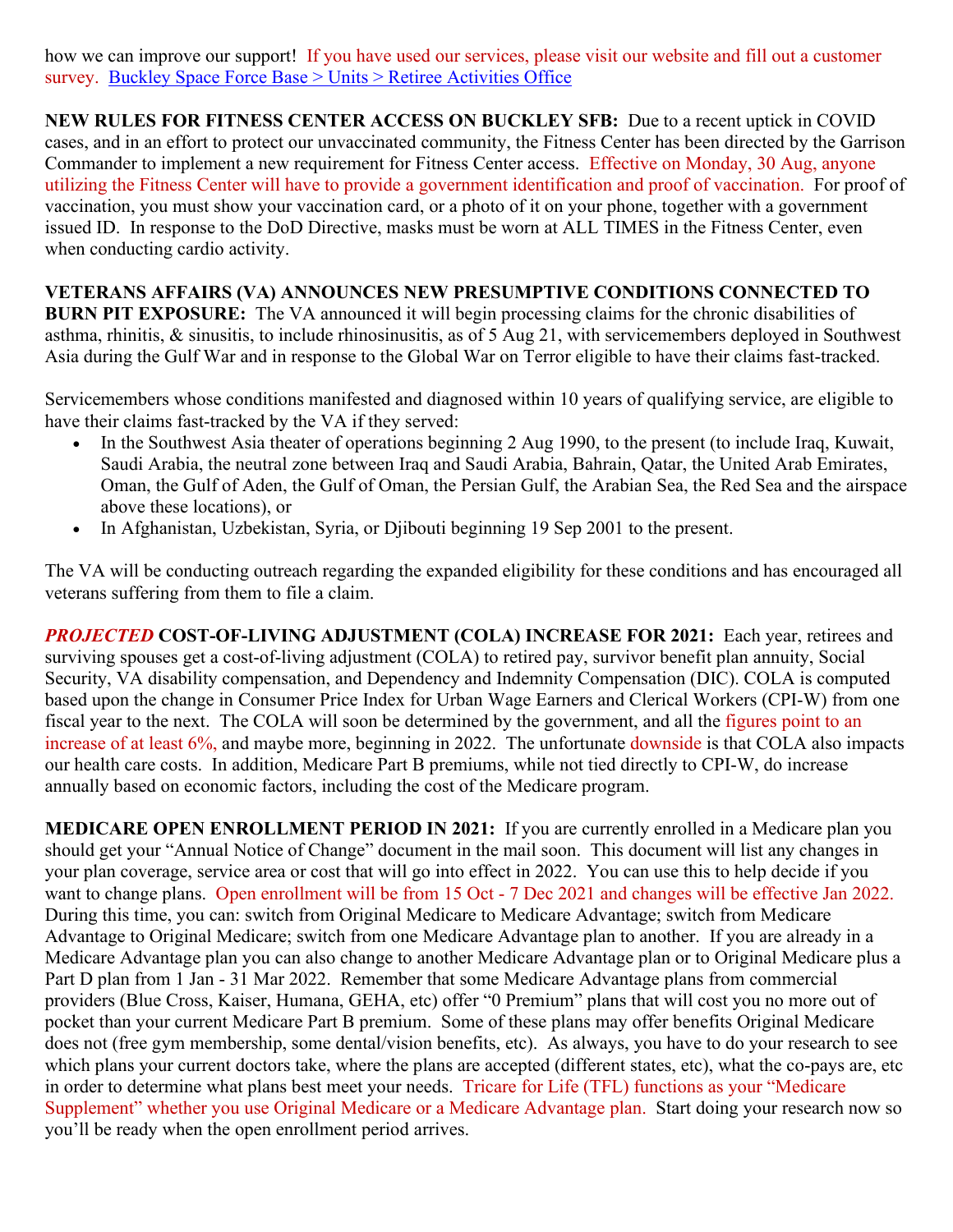**FEDERAL EMPLOYEE DENTAL & VISION INSURANCE PLAN (FEDVIP) OPEN SEASON IN 2021**: For the Federal Employees Dental and Vision Insurance Program (FEDVIP), participants will see 12 dental and five vision options for next year. For the most part, your enrollment in FEDVIP will continue automatically with little to no interruptions. If you are thinking about making a change, this year's open season runs from 9 Nov through 14 Dec. It's generally the one opportunity a year you'll have to enroll or make changes to your health, dental and vision plans. For information on the rates for various dental and vision plans go to the following link: [Plan Premiums \(opm.gov\)](https://www.opm.gov/healthcare-insurance/dental-vision/plan-information/plan-premiums/) To compare plans you can use the tool at the following link: Dental & Vision : [Compare 2021 Plans -](https://www.opm.gov/healthcare-insurance/healthcare/plan-information/compare-plans/fedvip) OPM.gov

**TRICARE PRIME OR SELECT OPEN SEASON IN 2021**: Tricare Open Season is the annual period when you can enroll in, or change, your health care coverage for the next year. In 2021, Tricare Open Season for those with Tricare Select or Tricare Prime begins on 8 Nov and ends on 13 Dec with the enrollment change going into effect on 1 Jan 2022. You have three options during enrollment: keep the same plan you have now, enroll in Tricare Prime or Tricare Select if you are not currently enrolled, or change between Tricare Prime and Tricare Select. If you are already enrolled in a plan that you want to stay with, you don't have to re-enroll.

**VETERANS AFFAIRS AID AND ATTENDENCE BENEFITS:** What is the aid and attendance benefit? Wartime veterans and their surviving spouses, 65 years and older, may be entitled to a tax-free benefit called Aid and Attendance (A&A) provided by the Department of Veteran Affairs (VA). The Benefit is designed to provide financial aid to help offset the cost of long-term care for those who need assistance with at least two of the daily activities of living. The daily activities of living are generally agreed to be those which are described below:

1. Personal hygiene - bathing/showering, grooming, nail care, and oral care.

- 2. Dressing being able to make appropriate clothing decisions and physically dress and undress oneself.
- 3. Eating the ability to feed oneself, though not necessarily the capability to prepare food.
- 4. Maintaining continence being able to mentally and physically use a restroom. This includes the ability to get on and off the toilet and cleaning oneself.
- 5. Transferring/Mobility being able to stand from a sitting position, as well as get in and out of bed. The ability to walk independently from one location to another.

For more information on this benefit see the following website: Aid And Attendance Benefits And Housebound [Allowance | VA.gov | Veterans Affairs](https://www.va.gov/pension/aid-attendance-housebound/)

**"INDEF" ID CARDS FOR DEPENDENTS TURNING 65 NOW A REALITY:** For many years spouses of military retirees got a new ID card when they turned 65 (due to Medicare eligibility) and then had to renew the ID every 4 years until they turned 75. On 21 Sep 20 the Undersecretary of Defense for Personnel and Readiness signed a memo changing this policy so spouses getting a new ID card at age 65 (or renewing one prior to age 75) are authorized an ID card with the expiration date listed as "INDEF", the same as is done for the military retiree. It took DEERS until July 2021 to get their software updated to reflect this policy, but it is now done!! So, now dependents turning 65 and getting a new ID card will have one **with an INDEF** expiration date.

**COMMISSARY TO IMPLEMENT CLICK 2 GO CURBSIDE SERVICE:** Commissary CLICK2GO, the Defense Commissary Agency's new online ordering/curbside delivery service, is now available at the Buckley SFB Commissary. Customers will be able to plan, order and pay for their purchases on-line and then just drive to the store to get them without having to get out of their vehicle according to Ester Garcia, store Director. Customers can use a computer or mobile device to make their orders online, where they select from commissary products offered based on the store's stock assortment. After products are selected, the shopper selects a pickup time and pays for their order. At their appointed time they park in designated parking spaces where commissary workers bring their groceries to their vehicle. Information on how the service works is found on [www.commissaries.com](http://www.commissaries.com/) with dedicated sections such as ["How CLICK2GO Works.](https://commissaries.com/how-CLICK2GO-works)" First-time customers will need to create an account to use this feature.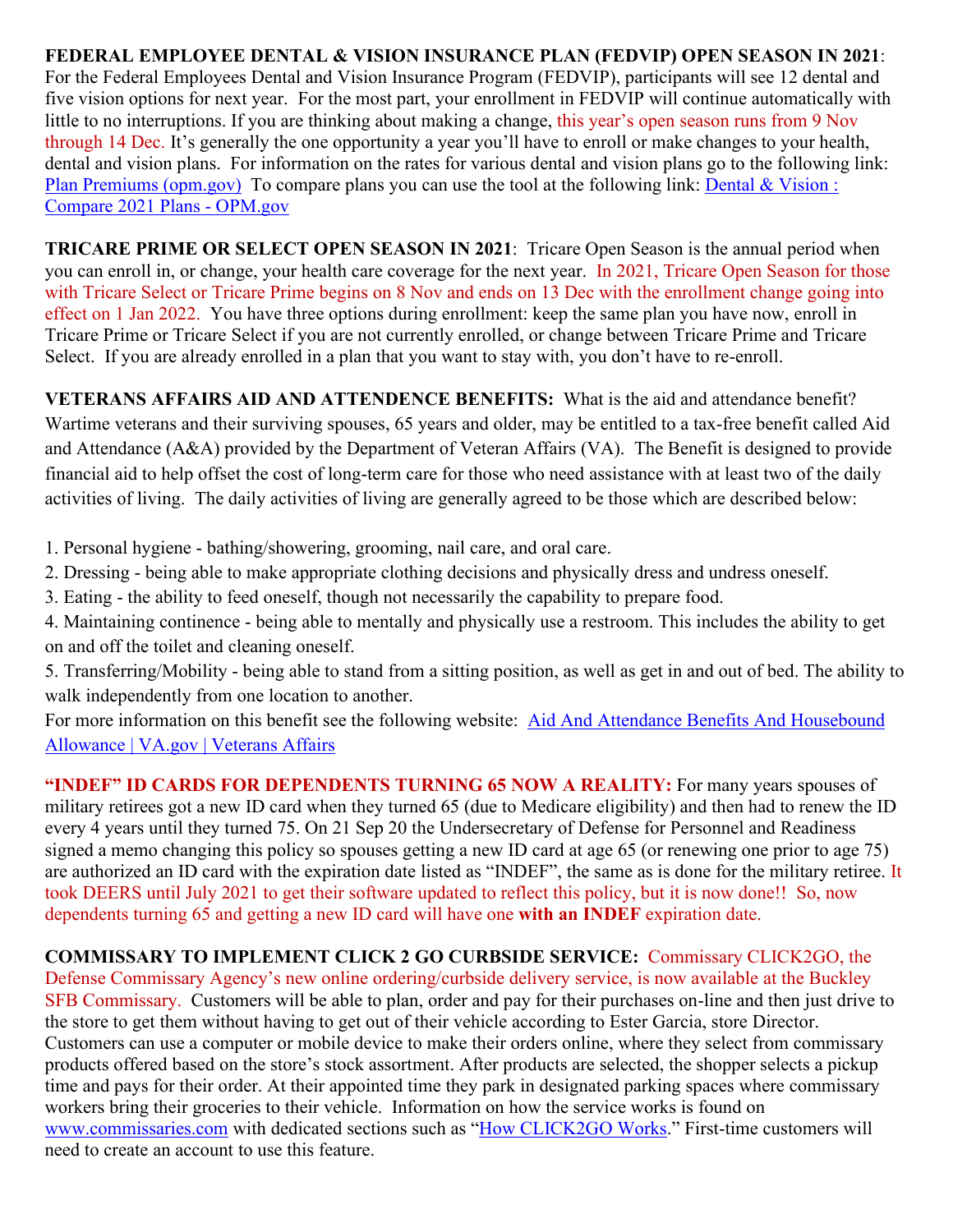**SUBMIT A CUSTOMER SURVEY FOR FORCE SUPPORT SQUADRON (FSS) FACILITIES:** If you are not aware, you can submit a customer survey for FSS facilities you may use, like the fitness center, outdoor rec and the MPF. Just click on the link provided here, select the facility you used, fill out the survey and click submit. This is a good way for you to provide your feedback, comments, concerns, and suggestions.  $ICE - 460 FSS$  $ICE - 460 FSS$ 

**NEW PHARMACY HOURS:** As of 21 June, the pharmacy implemented the following new hours: Mon-Tues 0800-1630; Wed 0800-1130; Thurs-Fri 0800-1630. Please remember holidays, family days, etc. can impact these hours so you can always check the Buckley SFB Facebook page for the latest info on hours.

**LEGAL OFFICE OPENS "LIMITED SERVICES" FOR RETIREES & DEPENDENTS:** Legal is once again providing **limited** legal assistance services for military retirees and their dependents. W**ills** for retirees and dependents will **only be done on Thursdays of each week from 1300 to 1500 and you must have an appointment**. For notary services and powers of attorney, walk-ins for retirees are available on Mondays and Wednesdays from 0800-1200. Retirees have the option of conducting their legal assistance appointment by telephone or in person. Legal expects the will appointments to fill up very quickly and they will **not** have a "waitlist." Thus, legal may ask that retirees call back in 2-3 weeks to check for open appointments once they are booked for several weeks. Prior to scheduling an appointment for a will, medical directive or power of attorney, legal will **require a ticket #** or worksheet, as well as your DoD ID Number which is located in the lower right front of the old (DD Fm 2) ID card (10-digit number). You can obtain a ticket # from the AF legal assistance website at [U.S. Air Force Legal Assistance \(AFLASS\)](https://aflegalassistance.law.af.mil/lass/lass.html) when you go to the site to fill out the required information for whatever document it is you want completed. If you call legal to make an appointment, they will **not** give you an appointment unless you have the ticket number issued by the website. For any questions call base legal at 720- 847-6444.

**PHARMACY - PATIENT ADVOCATE E-MAIL ADDRESS:** As you know, pharmacy patient advocates are available to hear your comments and concerns related to pharmacy operations. There are forms available in the pharmacy for you to submit comments to them, but with the pandemic you don't have access to those. The pharmacy has established an e-mail inbox for the patient advocates so you can now e-mail them directly at the pharmacy patient advocate org box: [usaf.buckley.460sw-mdg.mbx.pharmacy-patient-advocate@mail.mil](mailto:usaf.buckley.460sw-mdg.mbx.pharmacy-patient-advocate@mail.mil).

**WHERE CAN I GET RID OF UNUSED/UNWANTED MEDICATIONS?** Do you have unused/unwanted medications you are trying to dispose of safely/properly? The Buckley SFB pharmacy does have a drop box in the lobby to take your unwanted medications. If that is not convenient for you, you can locate other places using the following link: [Colorado Household Medication Take-Back Program | Department of Public Health &](https://cdphe.colorado.gov/colorado-medication-take-back-program)  [Environment](https://cdphe.colorado.gov/colorado-medication-take-back-program) You can also try the following links: [Medication Disposal Near Me | CVS Pharmacy](https://www.cvs.com/content/safer-communities-locate) [Safe medication disposal | Walgreens](https://www.walgreens.com/topic/pharmacy/safe-medication-disposal.jsp) [Drug Drop Box | Littleton CO \(littletongov.org\)](https://www.littletongov.org/city-services/city-departments/police-department/programs-services/drug-drop-box)

**HOW TO CREATE A MYPAY ACCOUNT WITH DEFENSE FINANCE & ACCOUNTING SERVICE (DFAS):** If you don't have a MyPay account with DFAS I recommend you create one. With your own account you can download your Form1099 for taxes, print a copy of your Retiree Account Statement (RAS), set up beneficiaries for Arrears of Pay, update your mailing and e-mail address, adjust federal and state withholding for taxes, etc. You start by requesting an initial password on the myPay homepage [\(myPay Web Site \(dfas.mil\)\)](https://mypay.dfas.mil/#/) using the "Forgot or Need a Password" link. The password will be mailed to the address you have on file with DFAS and you will receive it in about 10 business days. Once you receive your password in the mail, you return to the myPay homepage and log in with your social security number and the password you received in the mail to create your myPay profile. DFAS has a downloadable step-by-step Get Started Guide to myPay on their website and a how-to video on the DFAS YouTube channel. For additional info on obtaining a MyAccount you can visit: <https://www.dfas.mil/retiredmilitary/manage/mypay/>

**VETERANS ADMINISTRATION (VA) NEW WEB FEATURE & PHONE NUMBER:** The VA has launched a new web feature and new phone number designed to ease frustrations faced by veterans trying to connect with services and resources.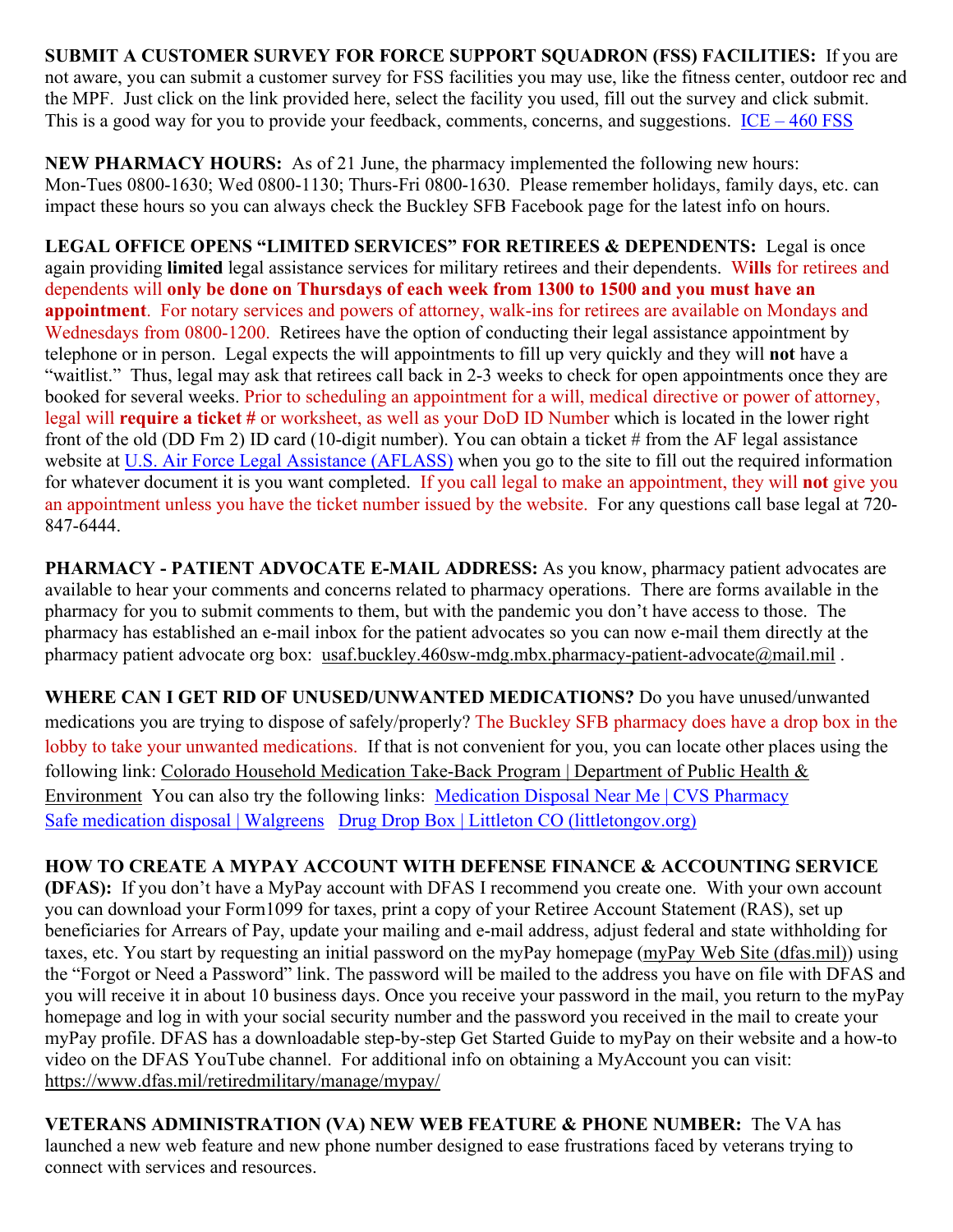Beneficiaries can now update their contact information via their [VA.gov](https://www.va.gov/change-address/) profile, and the change will synchronize across VA networks. Veterans can enter demographic information - including a phone number, email addresses, home addresses, and disability ratings *one time* and have it change across networks addressing health care, disability compensation, pension benefits, claims/appeals, and the Veteran Readiness and Employment (VR&E) program. Previously, if a veteran needed to change any demographic information, they were required to call *each individual VA network* where that information is on file. (Veterans still must connect with separate offices to change details regarding education and home loan benefits, CHAMPVA, Veterans' Mortgage Life Insurance, and The Foreign Medical Program.) Step-by-step instructions on changing your address are available at this [link.](https://www.va.gov/change-address/)

The administration also has officially launched the **My VA hotline**, which will serve as the starting point to all VA contact centers and will help veterans find the right person to address their needs. Veterans can call 1-800- MyVA411 (1-800-698-2411) with the option to press 0 to be immediately connected with a customer service agent to answer questions or connect to the appropriate VA expert. The hotline operates 24 hours a day, 365 days a year. Please remember you always have access to local Veteran Service Officers (VSOs) here in CO. Locate the one closest to you using the following link:<https://www.colorado.gov/pacific/vets/county-veterans-service-offices>

The VA also maintains the Veterans Crisis Line at 1-800-273-8255, by chat at [veteranscrisisline.net](https://www.va.gov/opa/pressrel/pressrelease.cfm?id=5588) and by text message at 838255. The VA also maintains the White House VA Hotline at 1-855-948-2311 which can be used "for Veterans and their families to share compliments and concerns," per the release.

**MILITARY BENEFITS BY STATE:** The "MyArmyBenefits" website has a map that allows you to view the benefits available to you by each U.S. state or territory. You just click on a specific state on a map or select it from the drop-down menu. State benefits include tax benefits, education benefits, employment benefits, health insurance benefits, and more. Each fact sheet contains details of the benefits available and eligibility to the military member and family members. You can check out the site at the following link: [https://myarmybenefits.us.army.mil/Benefit-](https://myarmybenefits.us.army.mil/Benefit-Library/State/Territory-Benefits)[Library/State/Territory-Benefits](https://myarmybenefits.us.army.mil/Benefit-Library/State/Territory-Benefits)

**BUCKLEY SFB AGENT LETTERS - WHAT ARE THEY?** Did you know if you are a family member of an elderly military retiree, or their surviving spouse, that has trouble getting around on their own you may be able to get authorization to shop for them, as their "agent", at the commissary, exchange and base pharmacy? You will require a letter from the care provider of the retiree/surviving spouse, which you will then take to the MPF in Bldg 606, where you (the "agent") and the retiree/surviving spouse will fill out a "Commissary/AAFES/MWR Escort Authorizations" form. You will need two forms of ID, the agent's driver's license the sponsors military ID. Once the form is completed you will be issued an "Agent Letter" which you will take to the Visitor Control Center (VCC) by the  $6<sup>th</sup>$  Ave gate and Security will issue you a card/letter which will allow you to access the base and use those facilities without your retiree/surviving spouse being with you. For any questions, or more details, on this process please contact the MPF at 720-847-6974 (per the above form).

**CASUALTY ASSISTANCE:** If you know of a recently deceased military retiree, surviving spouse of a military retiree or a veteran who was receiving a disability payment from the U.S. Department of Veterans Affairs (VA) the RAO can provide guidance making the necessary notifications. For those receiving a military pension, Survivor Benefit Plan (SBP) payments, VA disability payments or Dependency and Indemnity payments notifications must be made to the Defense Finance & Accounting Service (DFAS), VA, etc. The RAO can put you in touch with the Buckley AFB Casualty Assistance Representative (CAR), provide you with a "checklist" to help guide you through process, provide you with phone numbers and websites for various organizations, etc. Please contact the RAO (720-847-6693) with any questions.

**WEBSITE TO SUBMIT SURVEYS & SUGGESTIONS ON BUCKLEY SFB SERVICES:** The following link below will take you to the Buckley AFB ICE site: [https://ice.disa.mil/index.cfm?fa=site&site\\_id=385](https://ice.disa.mil/index.cfm?fa=site&site_id=385) On this site you can select which base Service you want to comment on (Health, Personnel Services, Recreation, etc) then select the desired area to a specific survey you can fill out. On the survey form will be a place for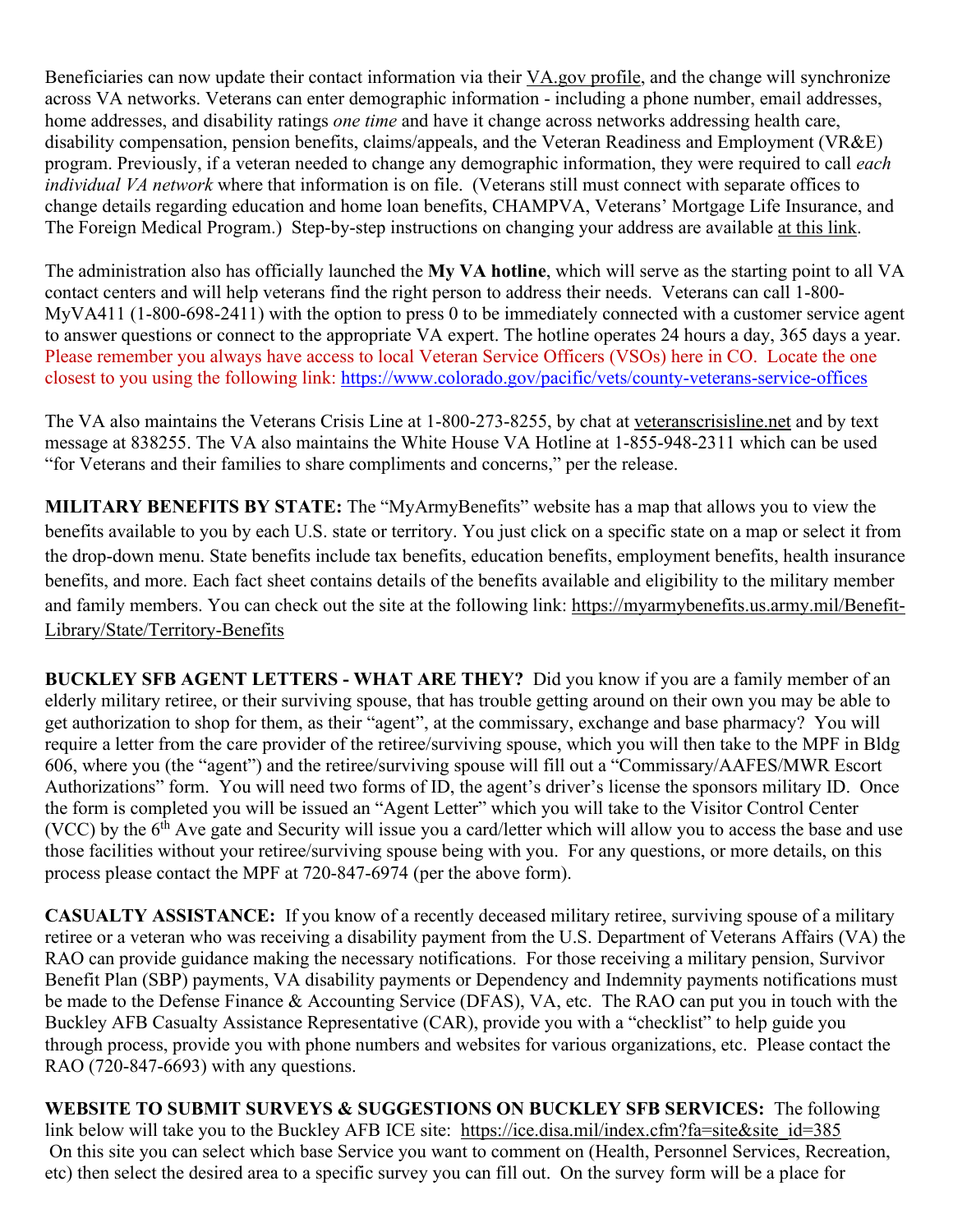"Comments and Recommendations for Improvement." While there is no specific listing for the base pharmacy you can select "Health" then "460<sup>th</sup> Medical Group (Buckley SFB)" and use that survey form. For 460<sup>th</sup> FSS facilities (Fitness Center, MPF, Outdoor Rec, etc) you can use the following link to submit a customer survey: [ICE](https://www.460fss.com/ice/)   $-460$  FSS

**EMPLOYMENT SERVICES FOR VETERANS:** Arapahoe/Douglas Works! (A/D Works!) Workforce Center is a member of the Colorado Department of Labor and Employment and provides a variety of no-cost services to veteran job seekers; resources and workshops for a self-directed job search, one-on-one employment counseling, customizing resumes, referrals to other state and federal agencies and training assistance. For more information you can visit their website at<http://www.adworks.org/>Just FYI, there is an A/D Works! Veterans Employment Specialist that works several days a week in Bldg 606 on base (when non-mission essential personnel are allowed back in their offices on Buckley AFB). For more info you can also contact the AD Works! Call Center at (303) 636-1160 and ask to be contacted to a Veterans Employment Team Member.

**ASKDFAS WEBSITE AVAILABLE:** DFAS has the askDFAS website available with a specific category for "Retirees and Annuitants." When you click on that category you will find general categories related to MyPay, mailing address, tax statements, reporting a retirees death, arrears of pay, etc. This site allows you to submit questions to DFAS via e-mail instead of using the customer service number so some may find it more convenient. You can check it out at<https://www.dfas.mil/dfas/AskDFAS/>

**HAVE YOU EXPERIENCED UNSATISFACTORY SERVICE FROM THE RAO?** We are staffed completely with volunteers who do their very best to help with your issues. While we always strive to provide you with the best possible support, we realize there may be times you experience what you consider to be unsatisfactory customer service when you contact the RAO. Perhaps you never received a response to a voice mail/e-mail you left, you got inaccurate information regarding a question you had or the person who helped you was unable to provide an adequate answer to your question. If you are ever dissatisfied with the support you get from the RAO please contact the RAO Director to discuss the situation. The best way to reach him is via his home e-mail - [elkfive@centurylink.net.](mailto:elkfive@centurylink.net)

**RAO VOLUNTEERS NEEDED:** We currently have only 7 permanent RAO volunteers that support our "Help Desk" (720-847-6693) which, when all volunteers are available, means the office has someone present during some hours of the morning and afternoon Monday-Friday. You can leave a voice mail anytime, and we check Voice Mails frequently to return calls. We can still find time slots during the week to use one or two volunteers. If you think you might be interested, or just have questions, please contact the Director (Steve Young) at our email address – [raobuckley@gmail.com](mailto:raobuckley@gmail.com)

**COAST GUARD NATIONAL RETIREE HELP DESK (NRHD) HOTLINE:** For any questions a retiree or retiree spouse has regarding benefits (other than those related to pay) such as health care issues, assistance obtaining important forms and/or papers, etc. call 1-888-224-6743 or e-mail [nrhdesk@gmail.com.](mailto:nrhdesk@gmail.com) For questions concerning pay call 1-866-772-8724 or e-mail [ppc-dg-customercare@uscg.mil.](mailto:ppc-dg-customercare@uscg.mil)

**CORRECTING & REQUESTING MILITARY RECORDS:** On 5 Apr 2021 the Department of the Air Force debuted a new website for past and present Airmen and Space Guardians to correct their military records. To make the portal accessible to both active-duty and retired service members, the website does **not** require a Common Access Card (CAC). Instead, a unique e-application number will be provided to track each case. While members can still submit applications via mail, processing times may be slower. Members can use their unique eapplication number to check the status of their application, whether it was submitted online or via mail.

The application portal has a decision tree that guides members through the process of figuring out which board they should apply to and determine their eligibility to apply based on their service and the issue they're trying to get corrected for the records.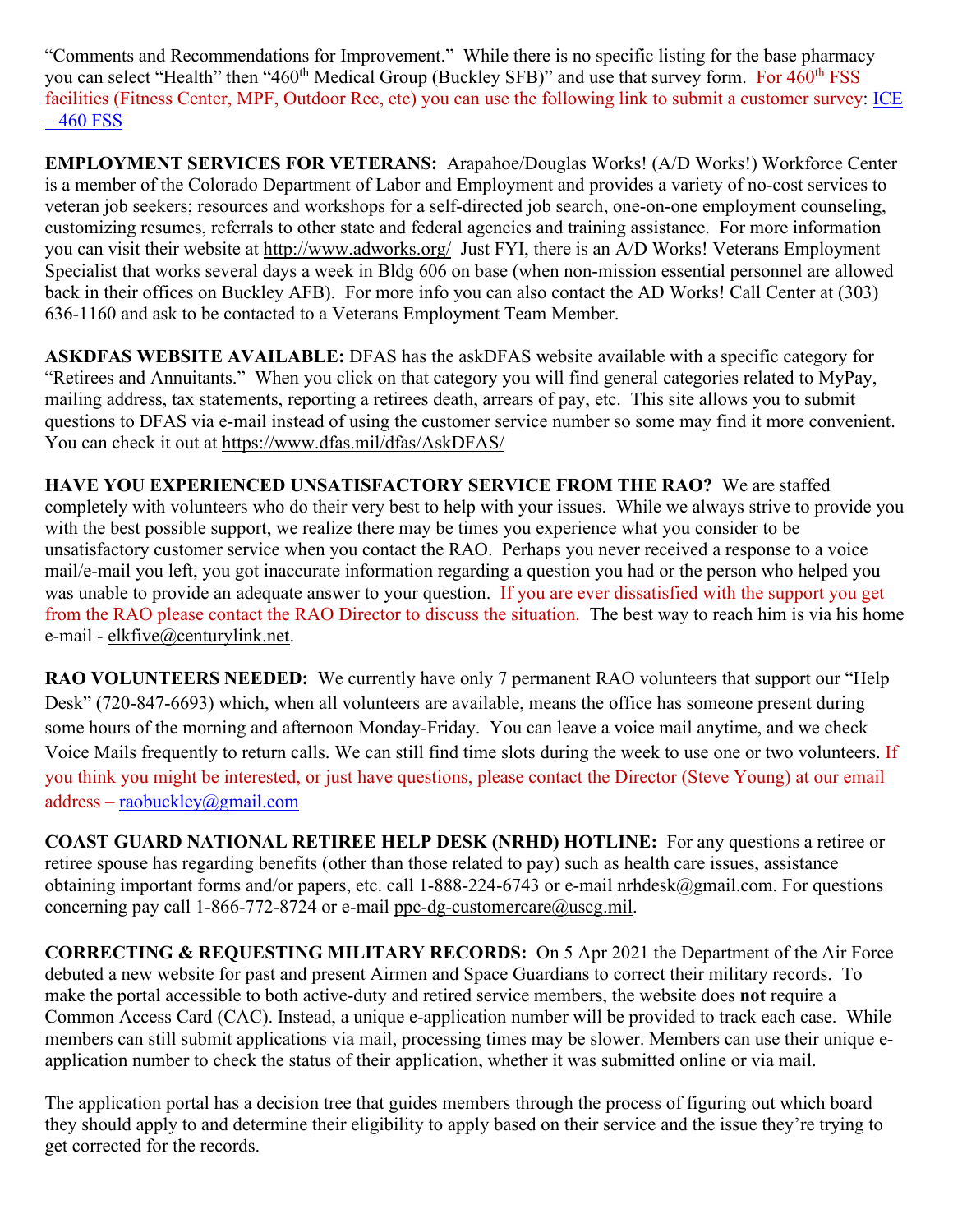Members, and those submitting on their behalf, can submit applications and supporting documents to four boards: The Air Force Board for Correction of Military Records, Air Force Discharge Review Board, Department of Defense Discharge Appeal Review Board and Department of Defense Physical Disability Board of Review.

The records correction website is at **[https://Afrba-portal.cce.af.mil](https://afrba-portal.cce.af.mil/)**.

In many instances, records that are available in electronic formats may also be accessed directly by veterans, without involvement from National Personnel Records Center (NPRC - 866-272-6272). We understand these are **not** CAC card sites and all you need is a DS Logon or ID.ME account. Basically, each of the options listed here are veteran's self-service portals for VA claims, VA healthcare and retiree DFAS pay. Some options are below:

Department of Veterans Affairs (VA) eBenefits application at [https://www.ebenefits.va.gov/ebenefits/homepage](https://gcc02.safelinks.protection.outlook.com/?url=https%3A%2F%2Fwww.ebenefits.va.gov%2Febenefits%2Fhomepage&data=04%7C01%7CJMedina%40arapahoegov.com%7C4ba6a9bb0f614d20689d08d8f4881a52%7C57d7b626d71d47f684c1c43bda19ba16%7C1%7C0%7C637528212705904594%7CUnknown%7CTWFpbGZsb3d8eyJWIjoiMC4wLjAwMDAiLCJQIjoiV2luMzIiLCJBTiI6Ik1haWwiLCJXVCI6Mn0%3D%7C1000&sdata=hXw9dmDwVyyfMT6CLAKjNC7ErxQaRPjSNwpBd6NAZQE%3D&reserved=0)

Department of Defense milConnect application at [https://milconnect.dmdc.osd.mil/milconnect/](https://gcc02.safelinks.protection.outlook.com/?url=https%3A%2F%2Fmilconnect.dmdc.osd.mil%2Fmilconnect%2F&data=04%7C01%7CJMedina%40arapahoegov.com%7C4ba6a9bb0f614d20689d08d8f4881a52%7C57d7b626d71d47f684c1c43bda19ba16%7C1%7C0%7C637528212705914549%7CUnknown%7CTWFpbGZsb3d8eyJWIjoiMC4wLjAwMDAiLCJQIjoiV2luMzIiLCJBTiI6Ik1haWwiLCJXVCI6Mn0%3D%7C1000&sdata=Eov1Utj64StS5R1dMb%2F4BZh07Y6ue08qLBwOJlppgzs%3D&reserved=0) .

Modern military medical records may be accessed through the VA's Blue Button application at [https://www.va.gov/health-care/get-medical-records/.](https://gcc02.safelinks.protection.outlook.com/?url=https%3A%2F%2Fwww.va.gov%2Fhealth-care%2Fget-medical-records%2F&data=04%7C01%7CJMedina%40arapahoegov.com%7C4ba6a9bb0f614d20689d08d8f4881a52%7C57d7b626d71d47f684c1c43bda19ba16%7C1%7C0%7C637528212705914549%7CUnknown%7CTWFpbGZsb3d8eyJWIjoiMC4wLjAwMDAiLCJQIjoiV2luMzIiLCJBTiI6Ik1haWwiLCJXVCI6Mn0%3D%7C1000&sdata=ZscT%2FLEpaJZRPKyOrDzvuwAjP4QuxW2MrNoew0X87%2BU%3D&reserved=0)

For more information regarding the online availability of VA and military records, please visit [https://www.va.gov/records/](https://gcc02.safelinks.protection.outlook.com/?url=https%3A%2F%2Fwww.va.gov%2Frecords%2F&data=04%7C01%7CJMedina%40arapahoegov.com%7C4ba6a9bb0f614d20689d08d8f4881a52%7C57d7b626d71d47f684c1c43bda19ba16%7C1%7C0%7C637528212705914549%7CUnknown%7CTWFpbGZsb3d8eyJWIjoiMC4wLjAwMDAiLCJQIjoiV2luMzIiLCJBTiI6Ik1haWwiLCJXVCI6Mn0%3D%7C1000&sdata=T26BlYnzbcJfnkz0lJD8hvNO988S%2BhMVRIXbJfmmpbA%3D&reserved=0)

If a veteran has filed for disability or pension benefits before, the VA may have pulled their DD-214. If so, VSOs who have access to the Veterans Benefits Management System (VBMS) can look into their file and retrieve it. Be aware this is dependent on each individual VSO and the counties they work in as to whether this is possible. Even if requesting records from NPRC we recommend contacting your VSO to assist in the request.

Another place you can request a copy of your DD-214 is through the State Veterans Department from whichever state was your home of record at discharge. As mentioned, you can always contact a local Veteran Service Officer (VSO) to request assistance in getting a copy of your records. You can find a VSO closest to you using the following website: Veteran Service Officers - List of Where to Find [\(nvf.org\)](https://nvf.org/veteran-service-officers/)

 You can also request a copy of your records (DD-214, Official Military Personnel File, Replacement Medals, Medical and Health Records) from the National Archives in a number of ways. You can make your request online at the National Archives website, you can fill out and submit a form SF-180 and mail/Fax it or you can write a letter to the National Archives.

You can find additional information on getting copies of your records from the National Archives web site at [https://www.archives.gov/personnel-records-center/military-personnel](https://www.archives.gov/personnel-records-center/military-personnel%20or%20calling%20314-801-0800) or calling 314-801-0800.

**DD 214 FOREIGN SERVICE CORRECTION PROCESS:** I pulled this article from the Vance AFB RAO newsletter. The article provides information related to military retiree requests for correcting or updating information on the DD Form 214 as it pertains to Foreign Service (Boots on Ground). Air Force retirees must submit requested changes, along with supporting documents, to AFPC/DP3AM. Members may mail or email a copy of the request to:

| Via Email To:         | $AFPC.DP3AM.Workflow@us.af.mil$ or                   |
|-----------------------|------------------------------------------------------|
| Via Standard Mail To: | AFPC/DP3AM 550 C Street West JBSA-Randolph, TX 78150 |

Members will be required to obtain any necessary source documents not available to them by requesting their Master Personnel Record (MPR) from the National Personnel Records Center (NPRC) in St. Louis, MO. This is only necessary if the member Retired, Separated, or was Discharged prior to 2004. Once the request with the proper documentation (listed below) is received, the information will be reviewed. If a correction is appropriate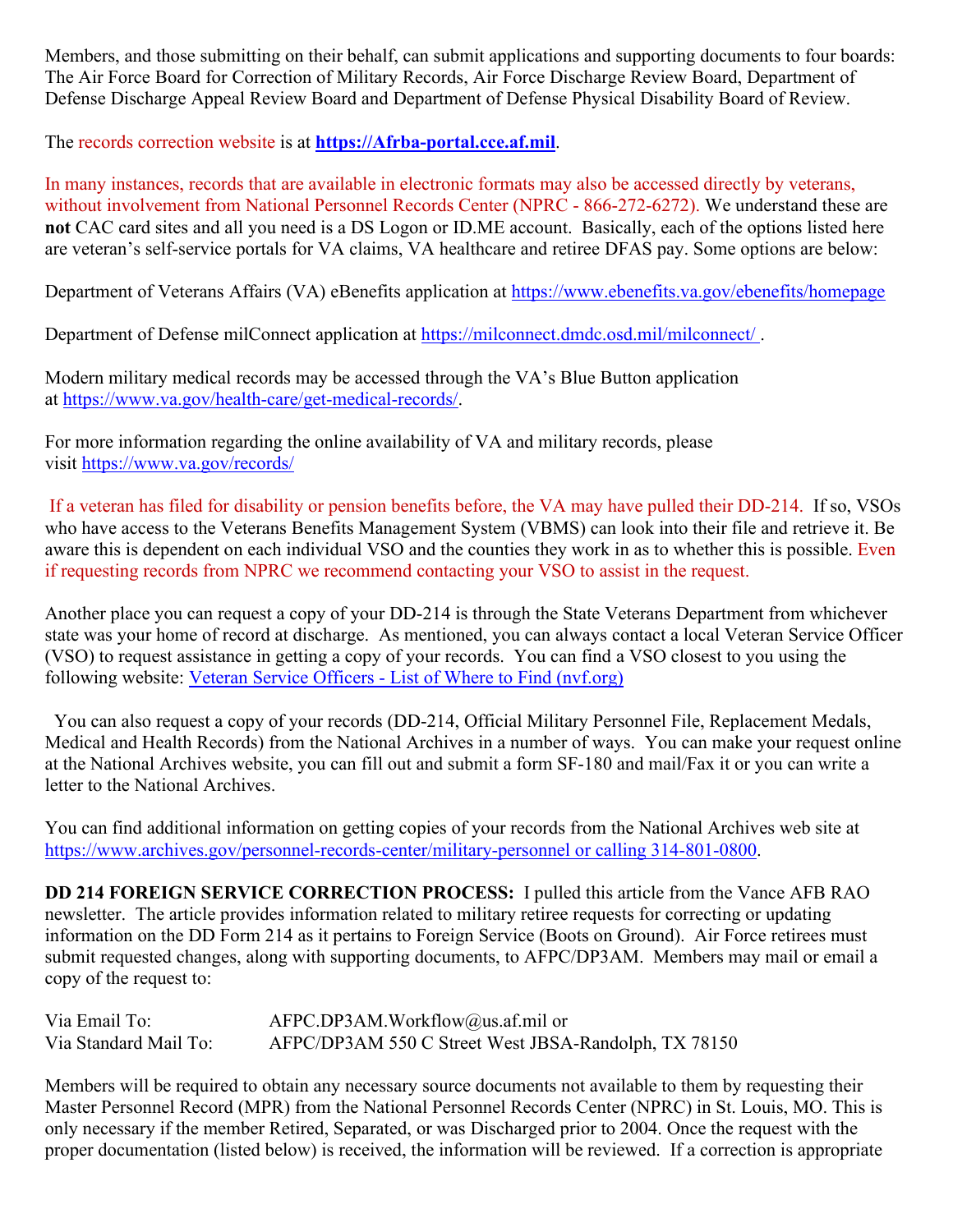the amount of Foreign Service (if necessary) will be corrected on the member's DD Form 214 and the applicant will be provided with the appropriate boots on ground memorandum.

If a correction is deemed to be inappropriate, the member will be notified with an explanation for the decision. If the member disagrees with the decision, he or she may petition the Air Force Board for Correction of Military Records on a DD Form 149, *Application for Correction of Military Record Under the Provisions of Title 10, U.S. Code Section 1552*; the burden of proof/justification for the requested correction falls on the applicant.

### **Acceptable Source Documents:**

Approved Decorations Performance Reports Certified Travel Voucher Letters of Appreciation with inclusive dates for service claimed Letters of Evaluation (LOEs)

**EBENEFITS WEBSITE:** The eBenefits Portal is an online resource for tools and benefits-related information for Wounded Warriors, Veterans, Active Duty Servicemembers, their families, and those who care for them. The President's Commission on Care for America's Returning Wounded Warriors established by Executive Order 13426 recommended the creation of a My eBenefits (a.k.a. eBenefits) web portal to provide the wounded, injured and ill service members/Veterans, their families and care providers a single sign-on, central access point to online benefits and related services. (Check on a claim status, get a DD-214, get a VA Home Loan Certificate of Eligibility, etc) eBenefits is located at [www.ebenefits.va.gov.](http://www.ebenefits.va.gov/) Before you can access and use eBenefits you must be listed in the Defense Enrollment Eligibility Reporting System (DEERS) and have a DS Logon. Service members can access eBenefits with a DS Logon or Common Access Card (CAC). You can choose from two levels of registration: DS Logon Level 1 (Basic) or DS Logon Level 2 (Premium). If you are a veteran and have no DEERS info you must contact the VA to get your login information. For more information on creating an account see [ebenefits.pdf \(uscg.mil\)](https://www.dcms.uscg.mil/Portals/10/CG-1/cg111/docs/TAP/ebenefits.pdf?ver=2017-03-06-144849-590)

# **REPORTING THE DEATH OF A RETIREE TO DFAS ONLINE:** DFAS has re-introduced the option to

report the death of a retiree online. To use the online Notice of Death option, click on the link at the top of the Retired Military & Annuitants main page, which is located at https://www.dfas.mil/retiredmilitary.html. This will take you to a form where you will enter all of the pertinent information. When reporting a retiree's death, be sure to have the following information available:

- Retiree's full name
- Retiree's SSN
- Retiree's date of death
- Cause of death
- Marital status (if married, the wedding date)

The form also asks for your name, address, phone number and email address. If you are completing this form on behalf of someone else, such as the spouse or child of the deceased retiree, please use the contact information of the person you are helping to make the report. Updates on the status of the claim will be sent to the email address provided, including an email verifying that the notification was received. If you need any assistance you can always contact the Buckley AFB Casualty Assistance Representative, Loretta Lopez, at 720-847-6946.

**STATE VA BENEFITS:** Everyone knows about the federal benefits available to veterans, but did you know many *states* also offer great benefits to their veterans? State benefits range from free college and employment resources to free hunting and fishing licenses. Most states also offer tax breaks for their veterans and specialized license plates, some states even provide their veterans with cash bonuses just for serving in the military. A handy summary of the benefits each state and territory offers can be found here: [https://militarybenefits.info/state](https://militarybenefits.info/state-veterans-benefits/)[veterans-benefits/](https://militarybenefits.info/state-veterans-benefits/) There may be a benefit available to you or your family that you didn't know about!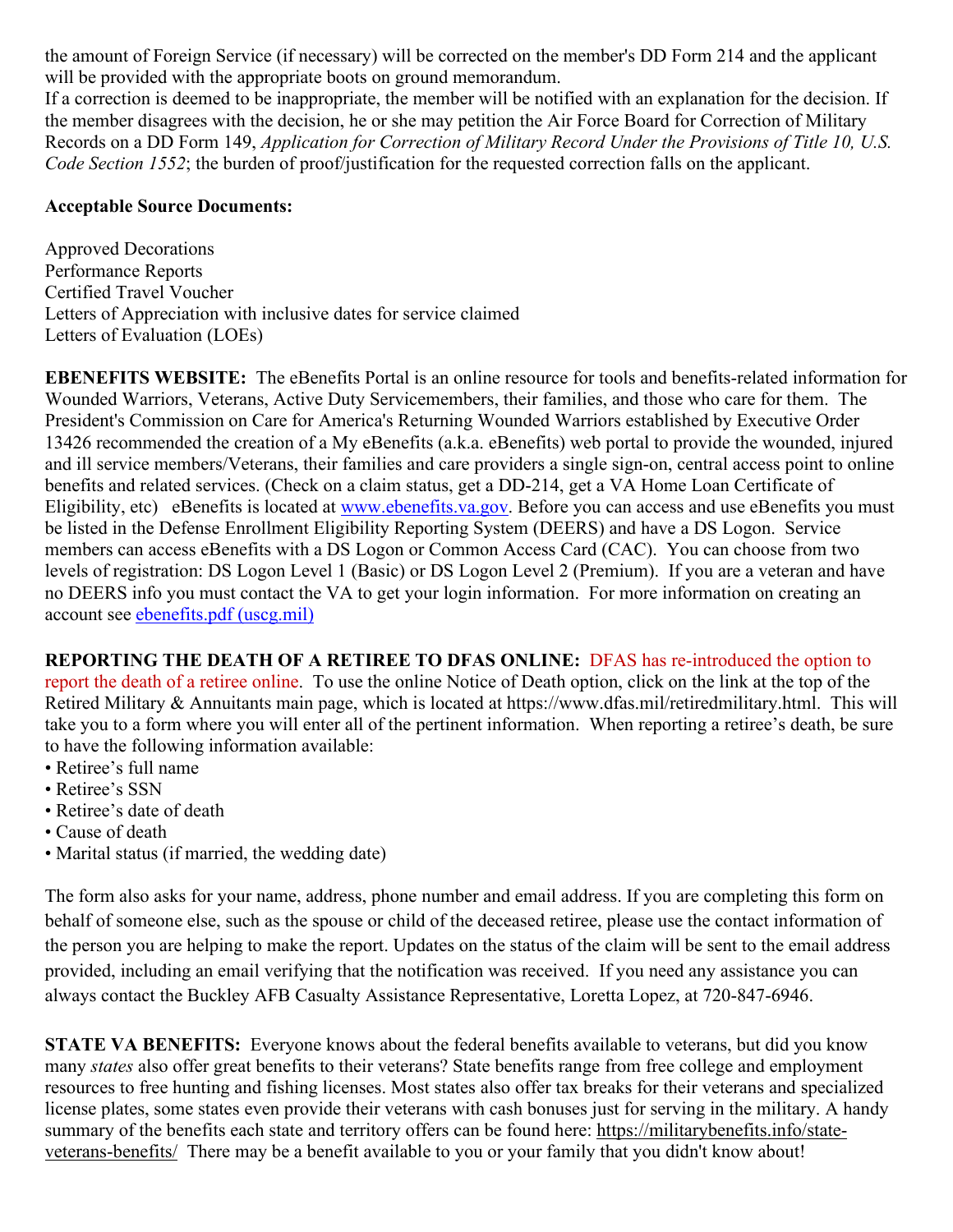Other Federal VA benefit numbers: life insurance 800-669-8477; status of headstones and markers, 800-697-6947; special issues such as Gulf War/radiation/Agent Orange/Project Shad call 800-749-8387; and GI Bill and education matters call 888-442-4551. Visit the Federal website at [www.va.gov/](http://www.va.gov/) for more info.

**DENVER VA REGIONAL BENEFITS OFFICE HOURS & LOCATIONS:** *Do you have a question about your VA Benefits? Compensation Claim, Pension Claim, Aid and Attendance, Appeals, survivor and burial benefits, Home Loans, Employment, or Education*  The *VBA* Office in the Rocky Mountain Regional VA Medical Center is holding office hours: Office Hours: Monday - Friday, 8:30 a.m. to 4 p.m. (last appt. at 3:30 p.m.) Phone: [\(800\) 827-1000](https://www.google.com/search?source=hp&ei=1bIFXOnJLePk8APkxJfIDw&q=denver+va+regional+benefits+office+phone+number&oq=Denver+va+regional+benef&gs_l=psy-ab.1.1.0i22i30l4.1057.7073..9944...0.0..0.148.2902.2j23......0....1..gws-wiz.....0..0j0i131j0i10.2DXy9-Yewu0) Location: Rocky Mountain Regional VA Medical Center Veterans Benefits Administration (VBA) 1700 North Wheeling Street Aurora, CO 80045 Sign up to meet with a counselor in the Pharmacy waiting room.

 We also have a Veterans Affairs Office on Buckley SFB in Bldg 606 with Benefits Advisors (Mr Tyrone Groce & Ms Deloris Evans) who can normally be reached at 720-847-4838 from Mon-Fri 0800 - 1600.

**LOCAL ID CARD RENEWAL LOCATIONS:** While you need to verify who is still operating and their hours of operation during the pandemic, below are **locations** where you can get an ID card.

MPF at Buckley AFB (Bldg 606 on 18401 E A-Basin Ave) - by appointment only. You can call them at 720-847- 4357 to schedule an appointment.

ANG at Buckley AFB (18860 E Breckenridge Ave, Hangar 801, Rm N224) - Call 720-847-9295, closed Monday.

NAVOPS Space Ctr at Buckley AFB (7 N Snowmass St, Bldg 1301) - you can call 720-847-7808, Closed Monday

CO HQ Army NG in Centennial (6848 South Revere Pkwy) - you can call 720-250-1315, Closed on Monday.

NOAA Facility in Boulder (Skaggs Bldg, Rm GB515 - 325 Broadway) - you can call 303-497-6119, open Mon-Wed-Fri by appointment only.

**GRAY AREA RESERVISTS:** We get quite a few calls in the RAO from Gray Area Reservists approaching 60 who have questions regarding the processing of their retirement package, when they can anticipate their first pension check, what they need to do regarding Tricare, etc. Below is some POC information for Guard/Reserve members from the various services. We can also provide you with a copy of DoD Fm 2656 (current version is Oct 2018) if you are having trouble downloading it.

#### *Air Force Guard/Reserve:*

 Air Reserve Personnel Center (ARPC): <https://www.arpc.afrc.af.mil/retirement/>or 1-800-525-0102. If you experience trouble reaching ARPC with this number, please get in touch with us and we will use our back-channel contacts at ARPC to try and assist. ARPC encourages retirees to file retirement packages using a MyPers account. There is a retirement application status bar in MyPers so applicants can track the status of their submitted package. Instructions on the status bar can be found at:

[https://www.arpc.afrc.af.mil/Portals/4/Documents/Retirement%20application%20status%20bar%20instructions.pd](https://www.arpc.afrc.af.mil/Portals/4/Documents/Retirement%20application%20status%20bar%20instructions.pdf?ver=2019-11-20-120624-723×tamp=1574269784796) [f?ver=2019-11-20-120624-723&timestamp=1574269784796](https://www.arpc.afrc.af.mil/Portals/4/Documents/Retirement%20application%20status%20bar%20instructions.pdf?ver=2019-11-20-120624-723×tamp=1574269784796)

### *Army Guard/Reserve Personnel in CO*

88<sup>th</sup> Readiness Division Retirement Services Office (RSO) - 60 South O Street, Ft. McCoy, Wisconsin 54656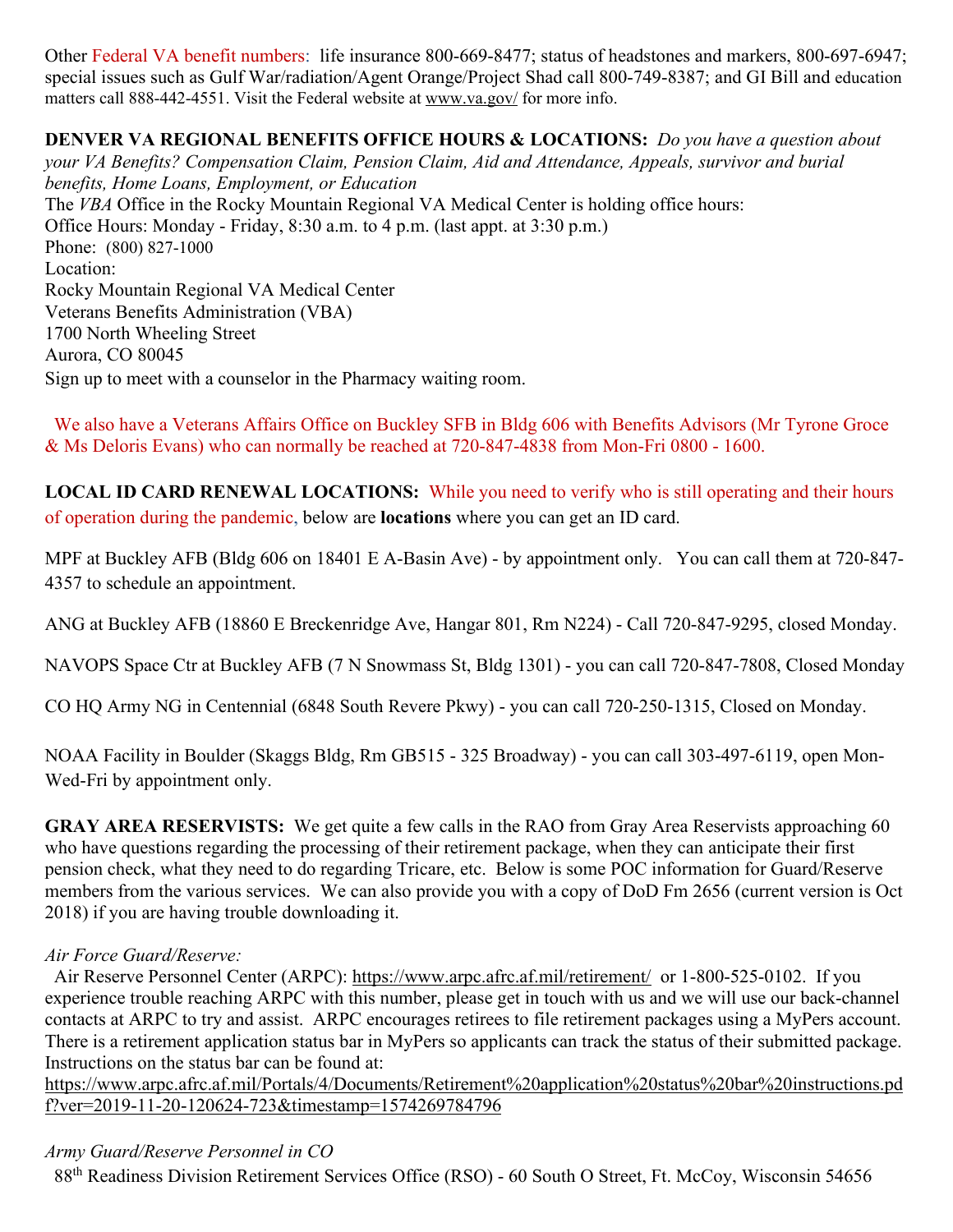608-388-7448/9321 or DSN 280-0596. Locally, Mr. Randy Stroud (1SG, Ret) is the Retirement Services Officer (RSO) for the Army National Guard, but he can assist with Reserves. He can be reached at 720-250-1341. <http://soldierforlife.army.mil/retirement/reserve-component-retirement-services>

### *Navy Guard/Reserve Personnel*

 PERS-912: 1-866-827-5672 or 1-833-330-6622 [https://www.public.navy.mil/bupers-npc/support/retired\\_activities/Pages/default.aspx](https://www.public.navy.mil/bupers-npc/support/retired_activities/Pages/default.aspx) The Navy also has a MyNavy Career Center website at [https://www.public.navy.mil/bupers](https://www.public.navy.mil/bupers-npc/organization/npc/MNCC/Pages/default.aspx)[npc/organization/npc/MNCC/Pages/default.aspx](https://www.public.navy.mil/bupers-npc/organization/npc/MNCC/Pages/default.aspx) or you can call 1-833-330-6622 for assistance.

### *USMC Reserve Personnel*

MMSR-5 Reserve Retirement & Separation Section: 703-784-9306/9307

## *Coast Guard Reserve Personnel*

 National Retiree Help Desk Hotline (unless it is a pay related issue): 1-833-224-6743 - For pay related issues call 1-800-772-8724 or 785-339-3415 [https://www.dcms.uscg.mil/Our-Organization/Assistant-Commandant-for-Human-Resources-CG-1/Retiree-](https://www.dcms.uscg.mil/Our-Organization/Assistant-Commandant-for-Human-Resources-CG-1/Retiree-Services-Program/)[Services-Program/](https://www.dcms.uscg.mil/Our-Organization/Assistant-Commandant-for-Human-Resources-CG-1/Retiree-Services-Program/)

## *Colorado Transition Assistance Advisor (TAA)*

 This office assists Service members in accessing Dept of VA health care services & benefits. The TAA initiative was started in May 2005 when the National Guard Bureau (NGB) signed a MoA with the VA. Amy Eagen - 720-250-1173 (works Tues-Fri)

**MyPay ADDRESS CHANGE:** The simplest and quickest solution for updating your mailing address is through myPay, using the online account management system. For any questions or concerns regarding myPay, call 888- 332-7411 (option 5) for a customer service representative. Both retirees and annuitants may call DFAS Retired and Annuitant Pay at 800-321-1080. If you call MyPay have your banking information available - you may need **routing and account information** before they will talk with you.

**MAIL OPTION**: Please include: both your old and new mailing address, effective date for the new address, your name, social security number and signature with date on your request. For retirees, use the address below:

DFAS U.S. Military Retired Pay 8899 E 56th Street Indianapolis, IN 46249-1200 Or FAX DFAS Retired Pay at 800-469-6559

If you are an annuitant, please mail your request to:

DFAS U.S. Military Annuitant Pay 8899 E 56th Street Indianapolis, IN 46249-1300 Or FAX DFAS Annuitant Pay at 800-982-8459

**LIFE CHANGING EVENT? KEEP DFAS INFORMED**: Ensuring your retired pay comes to you accurately and on time is the primary goal at DFAS. To do this, they need your help to keep your account up to date. *Keeping your account up to date includes making sure your mailing address, banking information, allotments, tax withholding status, and your beneficiary choices are current. Be sure to report any c*hange of life events as soon as they happen. These life-changing events include: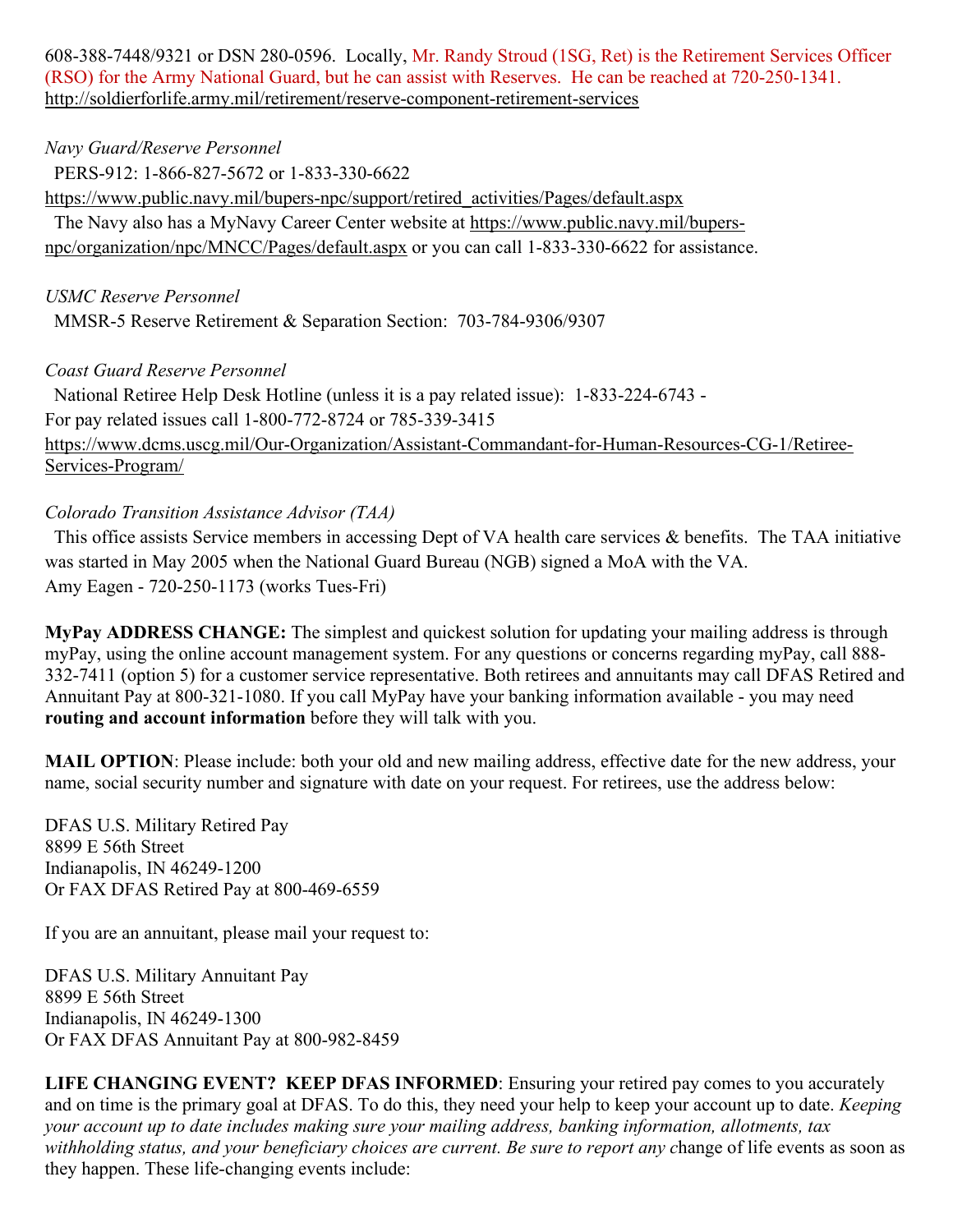- Marriage
- Divorce
- Death of a spouse or child
- Birth or adoption of a child

Some changes, especially those regarding SBP, have a one-year time limit, so it is very important that DFAS is notified of life-changing events when they happen. When you notify them, be sure to include supporting documents, such as birth or marriage certificates. Keeping your contact information updated is also key to staying informed. DFAS occasionally sends out correspondence regarding changes in the law that affect your pay, and a new Retired Account Statement (RAS) is sent when your net pay changes (unless you are on *myPay* where the new RAS is available online). If your mailing address is not correct and you are not on *myPay*, they have no way of notifying you about changes. The easiest way to stay up to date is to use *myPay*. You can use *myPay* to change your mailing address, your direct deposit information, Survivor Benefit Plan (SBP) coverage, certain allotments and your tax withholding status. You can create a myPay account at <https://mypay.dfas.mil/>

## **Reporting the Death of a Retiree**

Do your loved ones know who to contact in the event of your death? Casualty Assistance Representatives (CARs) stand ready to lend a hand with your casualty assistance needs. Call them for an appointment to talk about what you should have ready for your loved ones in the event of your passing. If you are not sure who your AF Casualty Assistance Representative (CAR) is, you can call 877-353-6807, enter your zip code, and you will be automatically transferred to the base CAR responsible for your area.

| Buckley SFB Casualty Assistance Office (Loretta Lopez) - CAR/SBP Rep 720-847-6946 |
|-----------------------------------------------------------------------------------|
|                                                                                   |
|                                                                                   |
|                                                                                   |
|                                                                                   |
|                                                                                   |
|                                                                                   |
|                                                                                   |
|                                                                                   |

**BUCKLEY SFB WEB SITE - RETIREE PAGE:** Check our Retiree page on the Buckley SFB website at <http://www.buckley.af.mil/Units/Retiree-Activities-Office/> There are links to informative websites related to ID cards, military/retiree support organizations and online news, reporting the death of a service member/spouse, retiree information/resources, veteran's records, survivor assistance, travel & lodging, etc. Previous issues of our newsletter are also posted here. We welcome your feedback on the site!

**AFTERBURNER**: Air Force Retiree Services (AFRS) at Randolph AFB, TX publishes the Afterburner twice a year. You can find copies of the Afterburner at the following link:<https://www.retirees.af.mil/library/afterburner/>

**BUCKLEY SFB OUTDOOR REC & ITT:** Buckley SFB Outdoor Rec and Information Tickets & Travel (ITT) (Bldg 1022) provides many programs and services to the Buckley community, as well as the worldwide US Department of Defense community. Stop by and check out ITT where they sell many in-state and out-of-state tickets to theme parks including Elitch Gardens, Disney and Universal Studios, plus local professional sports games such as the Nuggets and Rockies. For skiers and snowboarders, they sell lift tickets and season passes to most Colorado ski areas. For their ticket list, stop by ITT or give them a call at **720-847-6100.**

Other services provided by Outdoor Rec include an RV storage lot, Williams FamCamp RV Park, guided trips, outdoor adventures, ski and snowboard tuning services and retail sales of outdoor apparel and equipment. They also offer a wide variety of equipment for rent at very reasonable prices (camping gear, home & garden equipment,